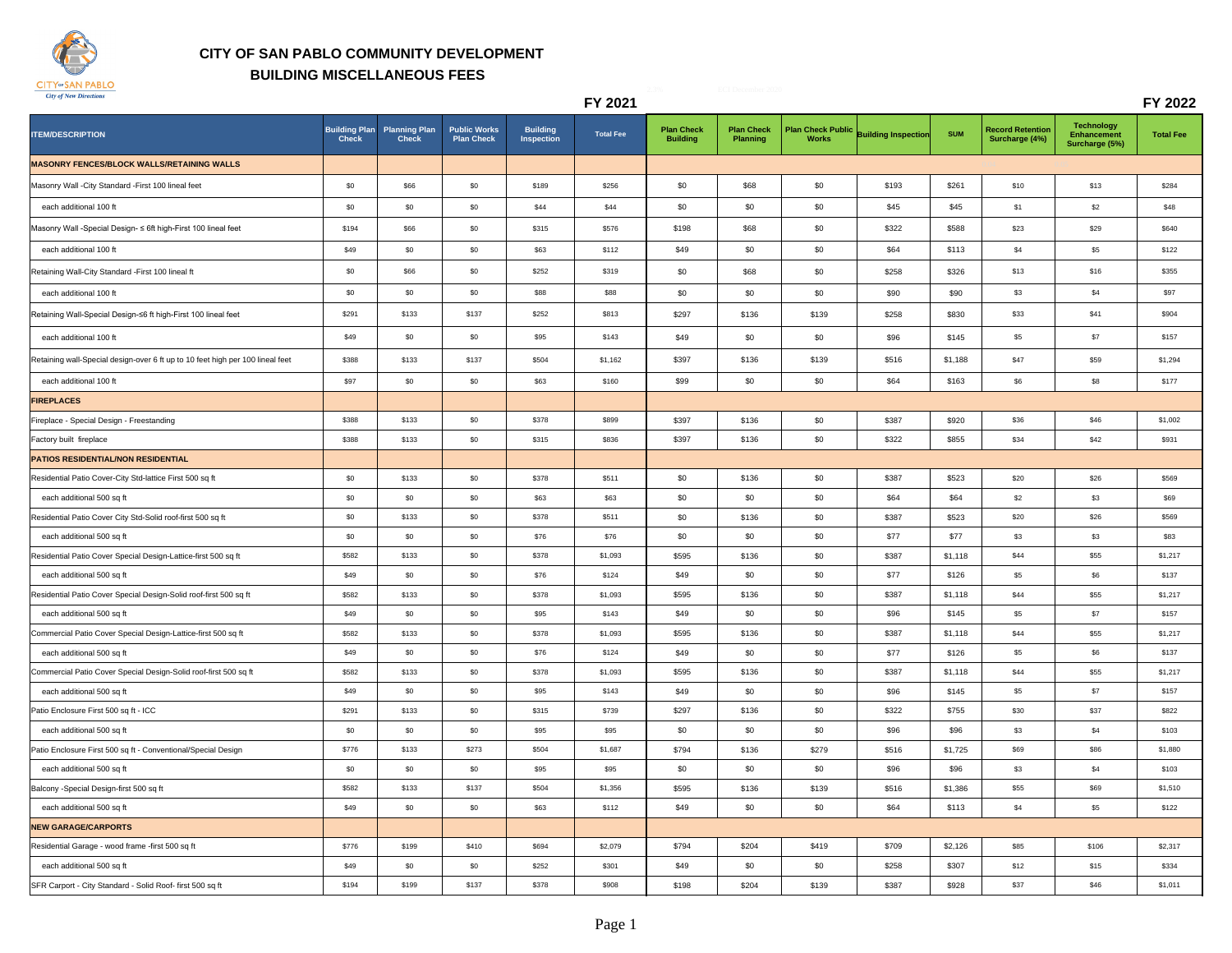| <b>ITEM/DESCRIPTION</b>                                                                         | <b>Building Plan</b><br><b>Check</b> | <b>Planning Plan</b><br><b>Check</b> | <b>Public Works</b><br><b>Plan Check</b> | <b>Building</b><br>Inspection | <b>Total Fee</b> | <b>Plan Check</b><br><b>Building</b> | <b>Plan Check</b><br><b>Planning</b> | <b>Works</b> | Plan Check Public Building Inspection | <b>SUM</b> | <b>Record Retention</b><br>Surcharge (4%) | <b>Technology</b><br><b>Enhancement</b><br>Surcharge (5%) | <b>Total Fee</b> |
|-------------------------------------------------------------------------------------------------|--------------------------------------|--------------------------------------|------------------------------------------|-------------------------------|------------------|--------------------------------------|--------------------------------------|--------------|---------------------------------------|------------|-------------------------------------------|-----------------------------------------------------------|------------------|
| each additional 500 sq ft                                                                       | \$0                                  | \$0                                  | \$0                                      | \$76                          | \$76             | \$0                                  | \$0                                  | \$0          | \$77                                  | \$77       | \$3                                       | \$3                                                       | \$83             |
| SFR Carport - Special Design - first 500 sq ft                                                  | \$388                                | \$266                                | \$137                                    | \$378                         | \$1,169          | \$397                                | \$272                                | \$139        | \$387                                 | \$1,195    | \$47                                      | \$59                                                      | \$1,301          |
| each additional 500 sq ft                                                                       | \$49                                 | \$0                                  | \$0                                      | \$63                          | \$112            | \$49                                 | \$0                                  | \$0          | \$64                                  | \$113      | \$4                                       | \$5                                                       | \$122            |
| MFR/Comm Carport - first 500 sq ft                                                              | \$582                                | \$266                                | \$137                                    | \$378                         | \$1,363          | \$595                                | \$272                                | \$139        | \$387                                 | \$1,393    | \$55                                      | \$69                                                      | \$1,517          |
| each additional 500 sq ft                                                                       | \$49                                 | \$0                                  | \$0                                      | \$63                          | \$112            | \$49                                 | \$0                                  | \$0          | \$64                                  | \$113      | \$4                                       | \$5                                                       | \$122            |
| Wood frame first 500 sq ft                                                                      | \$582                                | \$266                                | \$68                                     | \$504                         | \$1,421          | \$595                                | \$272                                | \$69         | \$516                                 | \$1,452    | \$58                                      | \$72                                                      | \$1,582          |
| each additional 500 sq ft (any material)                                                        | \$49                                 | \$0                                  | \$0                                      | \$63                          | \$112            | \$49                                 | \$0                                  | \$0          | \$64                                  | \$113      | \$4                                       | \$5                                                       | \$122            |
| Masonry                                                                                         | \$582                                | \$266                                | \$68                                     | \$504                         | \$1,421          | \$595                                | \$272                                | \$69         | \$516                                 | \$1,452    | \$58                                      | \$72                                                      | \$1,582          |
| Metal/other                                                                                     | \$582                                | \$266                                | \$68                                     | \$378                         | \$1,295          | \$595                                | \$272                                | \$69         | \$387                                 | \$1,323    | \$52                                      | \$66                                                      | \$1,441          |
| Loft - Special Design - first 500 sq ft                                                         | \$776                                | \$266                                | \$0                                      | \$504                         | \$1,547          | \$794                                | \$272                                | \$0          | \$516                                 | \$1,582    | \$63                                      | \$79                                                      | \$1,724          |
| each additional 500 sq ft                                                                       | \$0                                  | $\$0$                                | \$0                                      | \$95                          | \$95             | \$0                                  | \$0                                  | \$0          | \$96                                  | \$96       | $$3$                                      | \$4                                                       | \$103            |
| <b>GARAGE CONVERSIONS</b>                                                                       |                                      |                                      |                                          |                               |                  |                                      |                                      |              |                                       |            |                                           |                                                           |                  |
| Garage Conversion into bedroom/bathroom not ADU - Conventional Construction-<br>First 500 sq ft | \$776                                | \$266                                | \$137                                    | \$504                         | \$1,683          | \$794                                | \$272                                | \$139        | \$516                                 | \$1,721    | \$68                                      | \$86                                                      | \$1,875          |
| each additional 500 sq ft                                                                       | \$0                                  | \$33                                 | \$0                                      | \$95                          | \$128            | \$0                                  | \$34                                 | \$0          | \$96                                  | \$130      | \$5                                       | \$6                                                       | \$141            |
| Garage Conversion into bedrooms/bathrooms not ADU- Special Design - first 500<br>sq ft          | \$776                                | \$266                                | \$137                                    | \$504                         | \$1,683          | \$794                                | \$272                                | \$139        | \$516                                 | \$1,721    | \$68                                      | \$86                                                      | \$1,875          |
| each additional 500 sq ft                                                                       | \$0                                  | \$33                                 | \$0                                      | \$95                          | \$128            | \$0                                  | \$34                                 | \$0          | \$96                                  | \$130      | \$5                                       | \$6                                                       | \$141            |
| Existing Garage Conversion into Accessory Dwelling Unit ADU                                     | \$1,164                              | \$532                                | \$137                                    | \$1009                        | \$2,842          | \$1,191                              | \$544                                | \$139        | \$1,032                               | \$2,906    | \$116                                     | \$145                                                     | \$3,167          |
| Each Additional 500 sq ft                                                                       | \$0                                  | \$80                                 | \$34                                     | \$95                          | \$208            | \$0                                  | \$81                                 | \$34         | \$96                                  | \$211      | \$8                                       | \$10                                                      | \$229            |
| New Accessory Dwelling Unit ADU (fee as a new SFD per sq. ft.)                                  | \$0                                  | \$0                                  | \$0                                      | \$0                           | \$0              | \$0                                  | \$0                                  | \$0          | \$0                                   | \$0        | \$0                                       | \$0                                                       | \$0              |
| <b>SWIMMING POOLS</b>                                                                           |                                      |                                      |                                          |                               |                  |                                      |                                      |              |                                       |            |                                           |                                                           |                  |
| Swimming Pool-Private-First 800 sq ft                                                           | \$485                                | \$133                                | \$137                                    | \$757                         | \$1,511          | \$496                                | \$136                                | \$139        | \$774                                 | \$1,545    | \$61                                      | \$77                                                      | \$1,683          |
| each additional 500 sq ft                                                                       | \$24                                 | \$0                                  | \$0                                      | \$189                         | \$213            | \$24                                 | \$0                                  | \$0          | \$193                                 | \$217      | \$8                                       | \$10                                                      | \$235            |
| Swimming Pool Fiberglass / Vinyl                                                                | \$388                                | \$133                                | \$137                                    | \$504                         | \$1,162          | \$397                                | \$136                                | \$139        | \$516                                 | \$1,188    | \$47                                      | \$59                                                      | \$1,294          |
| Swimming Pool-Public-First 800 Sq ft                                                            | \$776                                | \$133                                | \$137                                    | \$883                         | \$1,928          | \$794                                | \$136                                | \$139        | \$903                                 | \$1,972    | \$78                                      | \$98                                                      | \$2,148          |
| each additional 500 sq ft                                                                       | \$24                                 | \$0                                  | \$0                                      | \$189                         | \$213            | \$24                                 | \$0                                  | \$0          | \$193                                 | \$217      | \$8                                       | \$10                                                      | \$235            |
| Swimming pool grotto or additional structural/water features - each                             | \$194                                | \$0                                  | \$0                                      | \$252                         | \$446            | \$198                                | \$0                                  | \$0          | \$258                                 | \$456      | \$18                                      | \$22                                                      | \$496            |
| Swimming pool misc structure or code upgrade/modifications                                      | \$97                                 | \$0                                  | \$0                                      | \$252                         | \$349            | \$99                                 | \$0                                  | \$0          | \$258                                 | \$357      | \$14                                      | \$17                                                      | \$388            |
| Ponds/Fountains 200 sq ft or less                                                               | \$97                                 | $\$0$                                | \$0                                      | \$315                         | \$412            | \$99                                 | \$0                                  | \$0          | \$322                                 | \$421      | \$16                                      | \$21                                                      | \$458            |
| <b>MISCELLANEOUS INSPECTION HOURS</b>                                                           |                                      |                                      |                                          |                               |                  |                                      |                                      |              |                                       |            |                                           |                                                           |                  |
| Room Addition Single Family Dwelling - first 500 sq ft                                          | \$970                                | \$266                                | \$137                                    | \$883                         | \$2,255          | \$992                                | \$272                                | \$139        | \$903                                 | \$2,306    | \$92                                      | \$115                                                     | \$2,513          |
| each additional 500 sq ft                                                                       | \$97                                 | \$0                                  | \$0                                      | \$252                         | \$349            | \$99                                 | \$0                                  | \$0          | \$258                                 | \$357      | \$14                                      | \$17                                                      | \$388            |
| Foundation Repair /seismic upgrade/per 200 lineal ft of foundation                              | \$194                                | $\$0$                                | \$0                                      | \$378                         | \$572            | \$198                                | \$0                                  | \$0          | \$387                                 | \$585      | \$23                                      | \$29                                                      | \$637            |
| Window Residential-new/changeout/skylights 1 to 10                                              | \$49                                 | \$0                                  | \$0                                      | \$252                         | \$301            | \$49                                 | \$0                                  | \$0          | \$258                                 | \$307      | \$12                                      | \$15                                                      | \$334            |
| Window Residential-new/changeout/skylights additional each 10                                   | \$0                                  | \$0                                  | \$0                                      | \$189                         | \$189            | \$0                                  | \$0                                  | \$0          | \$193                                 | \$193      | \$7                                       | \$9                                                       | \$209            |
| Window Non-Residential-new/changeout/skylights (Each storefront)                                | \$291                                | \$199                                | \$0                                      | \$252                         | \$743            | \$297                                | \$204                                | \$0          | \$258                                 | \$759      | \$30                                      | \$37                                                      | \$826            |
| <b>RE-ROOF RESIDENTIAL COMP OVER 1 EXISTING LAYER</b>                                           |                                      |                                      |                                          |                               |                  |                                      |                                      |              |                                       |            |                                           |                                                           |                  |
| first 3,000 sq ft.                                                                              | \$0                                  | \$0                                  | \$0                                      | \$252                         | \$252            | \$0                                  | \$0                                  | \$0          | \$258                                 | \$258      | \$10                                      | \$12                                                      | \$280            |
| RE-ROOF RESIDENTIAL COMP TEAR OFF AND RESHEATH/SHEATING<br><b>REPAIR</b>                        | \$0                                  | \$0                                  | \$0                                      | \$315                         | \$315            | \$0                                  | \$0                                  | \$0          | \$322                                 | \$322      | \$12                                      | \$16                                                      | \$350            |
| each additional 1500 sq ft                                                                      | \$0                                  | \$0                                  | \$0                                      | \$32                          | \$32             | \$0                                  | \$0                                  | \$0          | \$32                                  | \$32       | \$1                                       | \$1                                                       | \$34             |
| <b>RE-ROOF RESIDENTIAL SPECIAL DESIGN TILE ETC</b>                                              |                                      |                                      |                                          |                               |                  |                                      |                                      |              |                                       |            |                                           |                                                           |                  |
| first 3000 sq ft                                                                                | \$97                                 | \$0                                  | \$0                                      | \$252                         | \$349            | \$99                                 | \$0                                  | \$0          | \$258                                 | \$357      | \$14                                      | \$17                                                      | \$388            |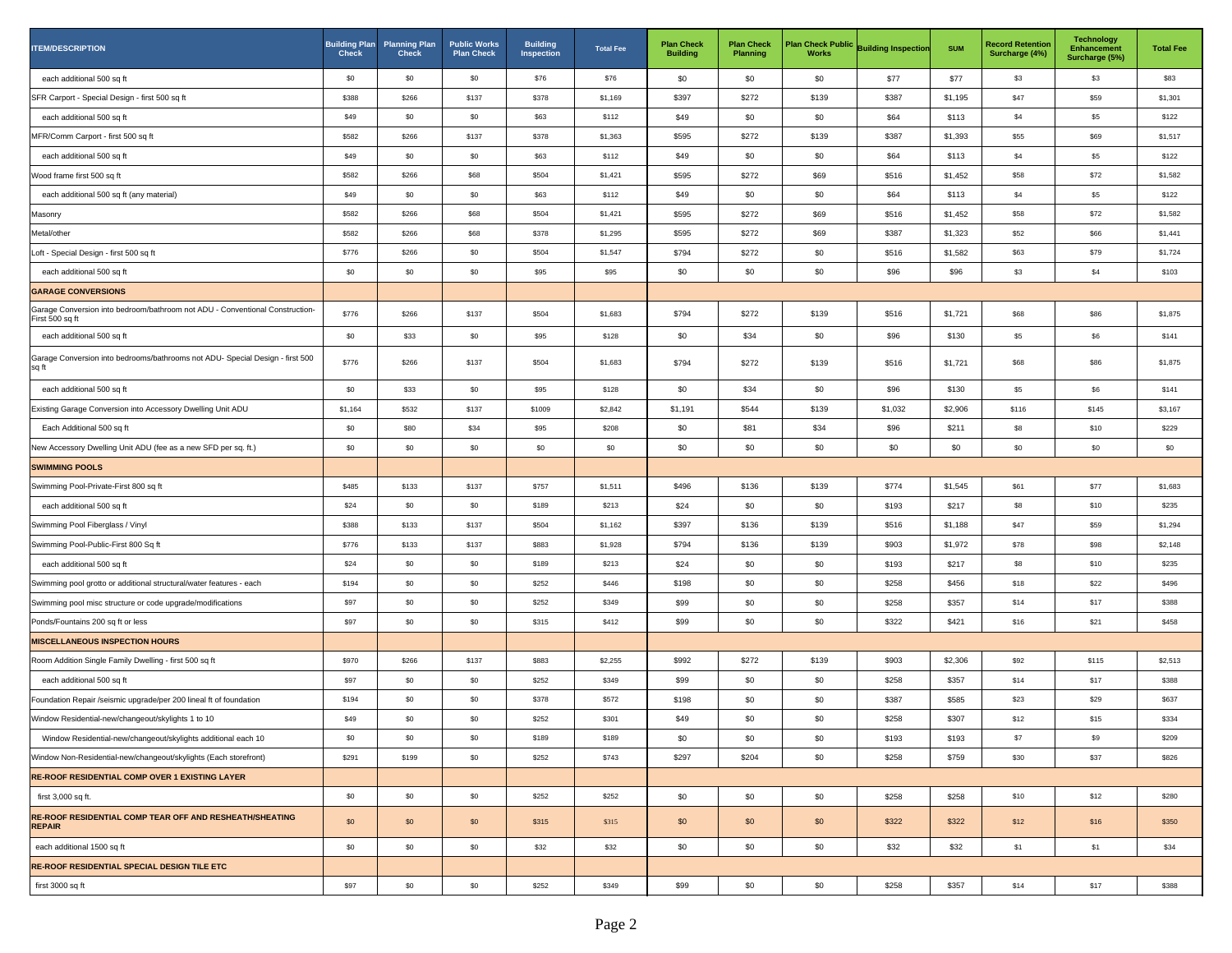| <b>ITEM/DESCRIPTION</b>                                                     | <b>Building Plan</b><br><b>Check</b> | <b>Planning Plan</b><br><b>Check</b> | <b>Public Works</b><br><b>Plan Check</b> | <b>Building</b><br>Inspection | <b>Total Fee</b> | <b>Plan Check</b><br><b>Building</b> | <b>Plan Check</b><br><b>Planning</b> | <b>Works</b> | Plan Check Public Building Inspection | <b>SUM</b> | <b>Record Retention</b><br>Surcharge (4%) | <b>Technology</b><br><b>Enhancement</b><br>Surcharge (5%) | <b>Total Fee</b> |
|-----------------------------------------------------------------------------|--------------------------------------|--------------------------------------|------------------------------------------|-------------------------------|------------------|--------------------------------------|--------------------------------------|--------------|---------------------------------------|------------|-------------------------------------------|-----------------------------------------------------------|------------------|
| each additional 1500 sq ft                                                  | \$19                                 | \$0                                  | \$0                                      | \$13                          | \$32             | \$19                                 | \$0                                  | \$0          | \$12                                  | \$31       | \$1                                       | \$1                                                       | \$33             |
| RE-ROOF MULTI-FAMILY RESIDENTIAL AND COMMERICAL                             |                                      |                                      |                                          |                               |                  |                                      |                                      |              |                                       |            |                                           |                                                           |                  |
| first 20,000 sq ft                                                          | \$194                                | \$0                                  | \$0                                      | \$504                         | \$698            | \$198                                | \$0                                  | \$0          | \$516                                 | \$714      | \$28                                      | \$35                                                      | \$777            |
| each additional 20,000 sq ft                                                | \$10                                 | \$0                                  | \$0                                      | \$95                          | \$104            | \$9                                  | \$0                                  | \$0          | \$96                                  | \$105      | \$4                                       | \$5                                                       | \$114            |
| STORAGE RACKS 6FT AND HIGHER - INTERIOR                                     |                                      |                                      |                                          |                               |                  |                                      |                                      |              |                                       |            |                                           |                                                           |                  |
| first 500 lineal ft                                                         | \$776                                | \$0                                  | \$0                                      | \$378                         | \$1,155          | \$794                                | \$0                                  | \$0          | \$387                                 | \$1,181    | \$47                                      | \$59                                                      | \$1,287          |
| each additional 500 ft                                                      | \$49                                 | \$0                                  | \$0                                      | \$95                          | \$143            | \$49                                 | \$0                                  | \$0          | \$96                                  | \$145      | \$5                                       | \$7                                                       | \$157            |
| STORAGE RACKS 6FT AND HIGHER - EXTERIOR                                     |                                      |                                      |                                          |                               |                  |                                      |                                      |              |                                       |            |                                           |                                                           |                  |
| first 500 lineal ft                                                         | \$582                                | \$266                                | \$0                                      | \$378                         | \$1,226          | \$595                                | \$272                                | \$0          | \$387                                 | \$1,254    | \$50                                      | \$62                                                      | \$1,366          |
| each additional 500 ft                                                      | \$49                                 | \$33                                 | \$0                                      | \$63                          | \$145            | \$49                                 | \$34                                 | \$0          | \$64                                  | \$147      | \$5                                       | \$7                                                       | \$159            |
| Cell Site/commercial antenna structure-each (NEW)                           | \$776                                | \$266                                | \$273                                    | \$757                         | \$2,072          | \$794                                | \$272                                | \$279        | \$774                                 | \$2,119    | \$84                                      | \$105                                                     | \$2,308          |
| Cell Site/commercial antenna structure-each (MODIFICATION TO EXISTING SITE) | \$582                                | \$133                                | \$0                                      | \$252                         | \$967            | \$595                                | \$136                                | \$0          | \$258                                 | \$989      | \$39                                      | \$49                                                      | \$1,077          |
| Flag pole - Special Design - each                                           | \$194                                | \$66                                 | \$0                                      | \$189                         | \$450            | \$198                                | \$68                                 | \$0          | \$193                                 | \$459      | \$18                                      | \$22                                                      | \$499            |
| Silo - Per 5000 Cu ft volume                                                | \$776                                | \$133                                | \$0                                      | \$378                         | \$1,287          | \$794                                | \$136                                | \$0          | \$387                                 | \$1,317    | \$52                                      | \$65                                                      | \$1,434          |
| Miscellaneous - includes 3 plan checks/inspections only                     | \$582                                | \$532                                | \$0                                      | \$631                         | \$1,744          | \$595                                | \$544                                | \$0          | \$645                                 | \$1,784    | \$71                                      | \$89                                                      | \$1,944          |
| <b>COMMERCIAL/INDUSTRIAL CANOPY</b>                                         |                                      |                                      |                                          |                               |                  |                                      |                                      |              |                                       |            |                                           |                                                           |                  |
| first 1000 sq ft                                                            | \$582                                | \$266                                | \$273                                    | \$504                         | \$1,626          | \$595                                | \$272                                | \$279        | \$516                                 | \$1,662    | \$66                                      | \$83                                                      | \$1,811          |
| each additional 1000 sq ft                                                  | \$97                                 | \$66                                 | \$0                                      | \$95                          | \$258            | \$99                                 | \$68                                 | \$0          | \$96                                  | \$263      | \$10                                      | \$13                                                      | \$286            |
| Fueling Station Canopy per 2000 sq ft                                       | \$776                                | \$266                                | \$273                                    | \$631                         | \$1,946          | \$794                                | \$272                                | \$279        | \$645                                 | \$1,990    | \$79                                      | \$99                                                      | \$2,168          |
| SIGN- NON-ELECTRICAL 200 SQ FT OR LESS                                      |                                      |                                      |                                          |                               |                  |                                      |                                      |              |                                       |            |                                           |                                                           |                  |
| Sign - Non-Electrical 200 sq ft or less refacing only                       | \$0                                  | \$66                                 | \$0                                      | \$252                         | \$319            | \$0                                  | \$68                                 | \$0          | \$258                                 | \$326      | \$13                                      | \$16                                                      | \$355            |
| Wall mounted                                                                | \$97                                 | \$66                                 | \$0                                      | \$189                         | \$353            | \$99                                 | \$68                                 | \$0          | \$193                                 | \$360      | \$14                                      | \$18                                                      | \$392            |
| monument 6 ft high or less                                                  | \$194                                | \$66                                 | \$0                                      | \$252                         | \$513            | \$198                                | \$68                                 | \$0          | \$258                                 | \$524      | \$20                                      | \$26                                                      | \$570            |
| Pole sign 200 sq ft or less and 20 ft high or less                          | \$291                                | \$133                                | \$0                                      | \$252                         | \$676            | \$297                                | \$136                                | \$0          | \$258                                 | \$691      | \$27                                      | \$34                                                      | \$752            |
| each additional 200 sq ft and/or each additional 20 ft height               | \$49                                 | \$33                                 | \$0                                      | \$63                          | \$145            | \$49                                 | \$34                                 | \$0          | \$64                                  | \$147      | \$5                                       | \$7                                                       | \$159            |
| SITE ACCESSIBILITY IMPROVEMENTS                                             |                                      |                                      |                                          |                               |                  |                                      |                                      |              |                                       |            |                                           |                                                           |                  |
| per ramp                                                                    | \$388                                | \$0                                  | \$0                                      | \$189                         | \$577            | \$397                                | \$0                                  | \$0          | \$193                                 | \$590      | \$23                                      | \$29                                                      | \$642            |
| per stairway                                                                | \$388                                | \$0                                  | \$0                                      | \$378                         | \$766            | \$397                                | \$0                                  | \$0          | \$387                                 | \$784      | \$31                                      | \$39                                                      | \$854            |
| per Accessible parking                                                      | \$388                                | \$0                                  | \$0                                      | \$252                         | \$640            | \$397                                | \$0                                  | \$0          | \$258                                 | \$655      | \$26                                      | \$32                                                      | \$713            |
| per elevator/lift                                                           | \$776                                | \$0                                  | \$0                                      | \$757                         | \$1,533          | \$794                                | \$0                                  | \$0          | \$774                                 | \$1,568    | \$62                                      | \$78                                                      | \$1,708          |
| parking lot restripe per 100 parking spaces                                 | \$194                                | \$66                                 | \$0                                      | \$126                         | \$387            | \$198                                | \$68                                 | \$0          | \$129                                 | \$395      | \$15                                      | \$19                                                      | \$429            |
| <b>DEMOLITION</b>                                                           |                                      |                                      |                                          |                               |                  |                                      |                                      |              |                                       |            |                                           |                                                           |                  |
| Pool Demo without Compaction Report                                         | \$49                                 | \$0                                  | \$0                                      | \$189                         | \$238            | \$49                                 | \$0                                  | \$0          | \$193                                 | \$242      | \$9                                       | \$12                                                      | \$263            |
| Pool Demo with Compaction report                                            | \$194                                | \$0                                  | $\$0$                                    | \$189                         | \$383            | \$198                                | \$0                                  | \$0          | \$193                                 | \$391      | \$15                                      | \$19                                                      | \$425            |
| Residential Demo (Interior Only)                                            | \$194                                | \$0                                  | \$0                                      | \$315                         | \$509            | \$198                                | \$0                                  | \$0          | \$322                                 | \$520      | \$20                                      | \$26                                                      | \$566            |
| Residential Demo                                                            | \$194                                | \$0                                  | \$0                                      | \$378                         | \$572            | \$198                                | \$0                                  | \$0          | \$387                                 | \$585      | \$23                                      | \$29                                                      | \$637            |
| Non-Res Demo (Interior Only) up to 20,000 square feet                       | \$388                                | \$0                                  | \$0                                      | \$378                         | \$766            | \$397                                | \$0                                  | \$0          | \$387                                 | \$784      | \$31                                      | \$39                                                      | \$854            |
| Non-Res Demo whole structure                                                | \$194                                | \$0                                  | \$0                                      | \$252                         | \$446            | \$198                                | \$0                                  | \$0          | \$258                                 | \$456      | \$18                                      | \$22                                                      | \$496            |
| MANUFACTURED HOME NEW INSTALLATION OR REPLACEMENT                           |                                      |                                      |                                          |                               |                  |                                      |                                      |              |                                       |            |                                           |                                                           |                  |
| first Section 12'x60' (720 sq ft)                                           | \$388                                | \$0                                  | \$0                                      | \$378                         | \$766            | \$397                                | \$0                                  | \$0          | \$387                                 | \$784      | \$31                                      | \$39                                                      | \$854            |
| each additional section                                                     | \$49                                 | \$0                                  | \$0                                      | \$32                          | \$80             | \$49                                 | \$0                                  | \$0          | \$32                                  | \$81       | \$3                                       | \$4                                                       | \$88             |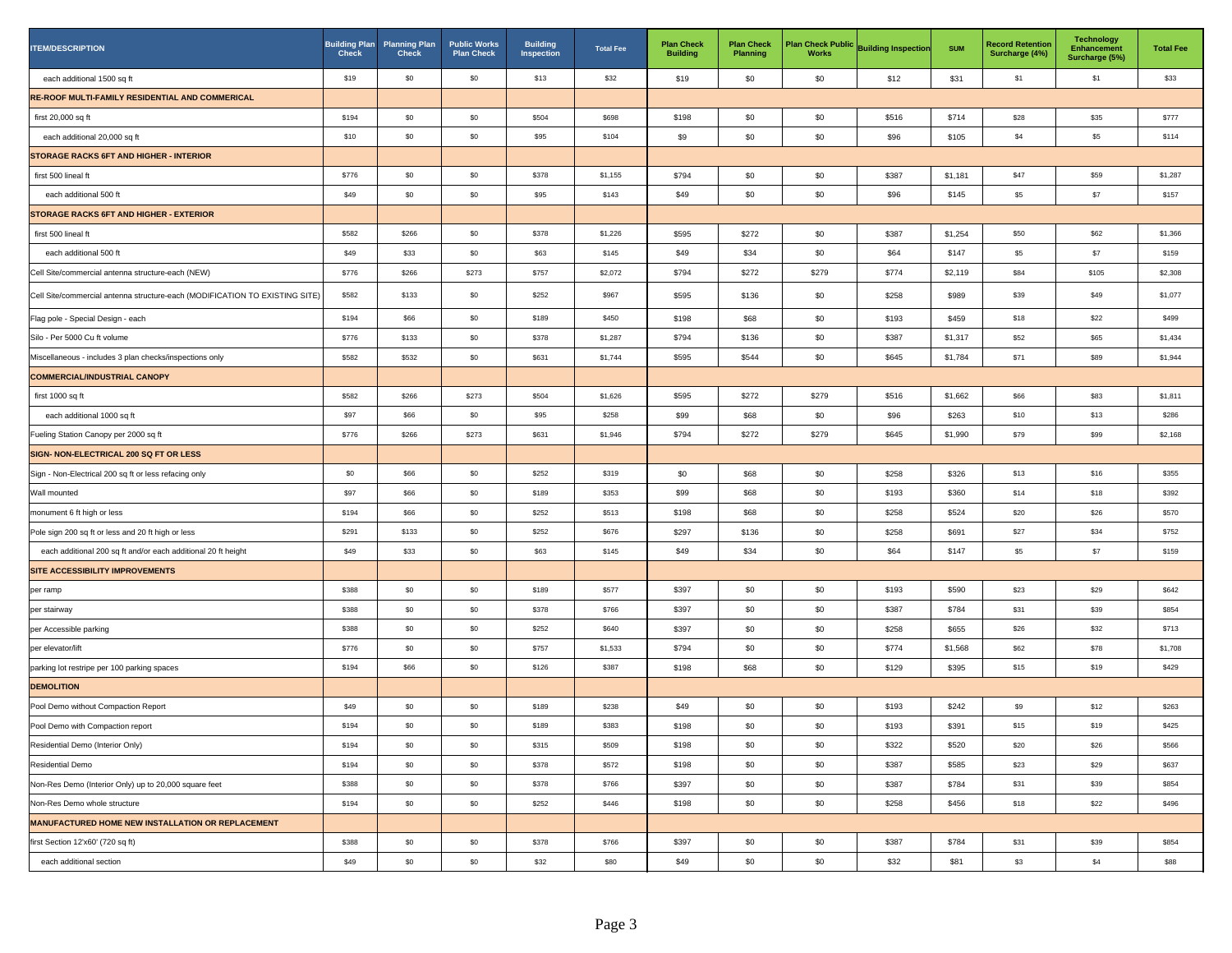| <b>ITEM/DESCRIPTION</b>                                                                          | <b>Building Plan</b><br><b>Check</b> | <b>Planning Plan</b><br><b>Check</b> | <b>Public Works</b><br><b>Plan Check</b> | <b>Building</b><br>Inspection | <b>Total Fee</b> | <b>Plan Check</b><br><b>Building</b> | <b>Plan Check</b><br>Planning | <b>Works</b> | Plan Check Public Building Inspection | <b>SUM</b> | <b>Record Retention</b><br>Surcharge (4%) | <b>Technology</b><br><b>Enhancement</b><br>Surcharge (5%) | <b>Total Fee</b> |
|--------------------------------------------------------------------------------------------------|--------------------------------------|--------------------------------------|------------------------------------------|-------------------------------|------------------|--------------------------------------|-------------------------------|--------------|---------------------------------------|------------|-------------------------------------------|-----------------------------------------------------------|------------------|
| MANUFACTURED HOME FOUNDATION SYSTEM HCD APPROVED ONLY                                            |                                      |                                      |                                          |                               |                  |                                      |                               |              |                                       |            |                                           |                                                           |                  |
| first Section 12'x60' (720 sq ft)                                                                | \$194                                | \$0                                  | \$0                                      | \$189                         | \$383            | \$198                                | \$0                           | \$0          | \$193                                 | \$391      | \$15                                      | \$19                                                      | \$425            |
| each additional section                                                                          | \$49                                 | \$0                                  | \$0                                      | \$32                          | \$80             | \$49                                 | \$0                           | \$0          | \$32                                  | \$81       | \$3                                       | \$4                                                       | \$88             |
| <b>VAULT</b>                                                                                     |                                      |                                      |                                          |                               |                  |                                      |                               |              |                                       |            |                                           |                                                           |                  |
| underground                                                                                      | \$388                                | \$0                                  | \$0                                      | \$378                         | \$766            | \$397                                | \$0                           | \$0          | \$387                                 | \$784      | \$31                                      | \$39                                                      | \$854            |
| above ground                                                                                     | \$388                                | \$0                                  | \$0                                      | \$378                         | \$766            | \$397                                | \$0                           | \$0          | \$387                                 | \$784      | \$31                                      | \$39                                                      | \$854            |
| Bleachers per 1000 sq ft                                                                         | \$582                                | \$133                                | \$0                                      | \$504                         | \$1,220          | \$595                                | \$136                         | \$0          | \$516                                 | \$1,247    | \$49                                      | \$62                                                      | \$1,358          |
| CASP Review - Per Hour                                                                           | \$0                                  | \$0                                  | \$0                                      | \$252                         | \$252            | \$0                                  | \$0                           | \$0          | \$258                                 | \$258      | \$10                                      | \$12                                                      | \$280            |
| Code Compliance Inspection, Stop Work Order Fine per hour                                        | \$0                                  | \$0                                  | \$0                                      | \$126                         | \$126            | \$0                                  | \$0                           | \$0          | \$129                                 | \$129      | \$5                                       | \$6                                                       | \$140            |
| Stand Alone Plan Check -per hour plus permit tech processing fee                                 | \$194                                | \$0                                  | \$0                                      | \$0                           | \$194            | \$198                                | \$0                           | \$0          | \$0                                   | \$198      | \$7                                       | \$9                                                       | \$214            |
| Investigation Inspection residential single family dwelling                                      | \$0                                  | \$0                                  | \$0                                      | \$504                         | \$504            | \$0                                  | \$0                           | \$0          | \$516                                 | \$516      | \$20                                      | \$25                                                      | \$561            |
| Investigation Inspection residential Multifamily up to 20 units                                  | \$0                                  | \$0                                  | \$0                                      | \$757                         | \$757            | \$0                                  | \$0                           | \$0          | \$774                                 | \$774      | \$30                                      | \$38                                                      | \$842            |
| Investigation Inspection non-residential                                                         | \$0                                  | \$0                                  | \$0                                      | \$631                         | \$631            | \$0                                  | \$0                           | \$0          | \$645                                 | \$645      | \$25                                      | \$32                                                      | \$702            |
| SINGLE FAMILY DWELLING AND GARAGE FIRE DAMAGE                                                    |                                      |                                      |                                          |                               |                  |                                      |                               |              |                                       |            |                                           |                                                           |                  |
| Up to 30% Fire Damage Miscellaneous - includes 3 plan checks/inspections only                    | \$582                                | \$0                                  | \$0                                      | \$757                         | \$1,339          | \$595                                | \$0                           | \$0          | \$774                                 | \$1,369    | \$54                                      | \$68                                                      | \$1,491          |
| Up to 30%-70% Fire Damage                                                                        | \$776                                | \$133                                | \$0                                      | \$1009                        | \$1,918          | \$794                                | \$136                         | \$0          | \$1,032                               | \$1,962    | \$78                                      | \$98                                                      | \$2,138          |
| Up to 70%-100% Fire Damage (Fee for new single family dwelling and new garage<br>will apply)     |                                      |                                      |                                          |                               | \$0              |                                      |                               |              |                                       | \$0        | \$0                                       | \$0                                                       | \$0              |
| <b>STUCCO/SIDING</b>                                                                             |                                      |                                      |                                          |                               |                  |                                      |                               |              |                                       |            |                                           |                                                           |                  |
| Repair up to 500 square feet                                                                     | \$0                                  | \$0                                  | \$0                                      | \$378                         | \$378            | \$0                                  | \$0                           | \$0          | \$387                                 | \$387      | \$15                                      | \$19                                                      | \$421            |
| Additional square feet up to 1,500                                                               | \$0                                  | \$0                                  | \$0                                      | \$189                         | \$189            | \$0                                  | \$0                           | \$0          | \$193                                 | \$193      | \$7                                       | \$9                                                       | \$209            |
| Replacement up to 2000 square feet                                                               | \$0                                  | \$0                                  | \$0                                      | \$631                         | \$631            | \$0                                  | \$0                           | \$0          | \$645                                 | \$645      | \$25                                      | \$32                                                      | \$702            |
| <b>PERMIT AND PLAN CHECK ESTENSIONS</b>                                                          |                                      |                                      |                                          |                               |                  |                                      |                               |              |                                       |            |                                           |                                                           |                  |
| Permit/Plan Check Renewal within 6 months after permit expiration                                | \$0                                  | \$0                                  | $\$0$                                    | \$126                         | \$126            | \$0                                  | \$0                           | \$0          | \$129                                 | \$129      | \$5                                       | \$6                                                       | \$140            |
| Permit/Plan Check Renewal after 6 months- staff time plus outstanding<br>inspections/plan check  | \$0                                  | \$0                                  | \$0                                      | \$126                         | \$126            | \$0                                  | \$0                           | \$0          | \$129                                 | \$129      | \$5                                       | \$6                                                       | \$140            |
| <b>DRYROT/TERMITE REPAIR</b>                                                                     |                                      |                                      |                                          |                               |                  |                                      |                               |              |                                       |            |                                           |                                                           |                  |
| Dryrot/Termite Repair value of <\$10,000 like for like                                           | \$0                                  | \$0                                  | \$0                                      | \$504                         | \$504            | \$0                                  | \$0                           | \$0          | \$516                                 | \$516      | \$20                                      | \$25                                                      | \$561            |
| Dryrot/Termite Repair value of <\$10,000 with plan check                                         | \$388                                | \$0                                  | \$0                                      | \$504                         | \$893            | \$397                                | \$0                           | \$0          | \$516                                 | \$913      | \$36                                      | \$45                                                      | \$994            |
| Balcony Repair per unit like for like                                                            | \$0                                  | \$0                                  | \$0                                      | \$631                         | \$631            | \$0                                  | \$0                           | \$0          | \$645                                 | \$645      | \$25                                      | \$32                                                      | \$702            |
| Balcony Repair per unit with plan check                                                          | \$388                                | \$0                                  | \$0                                      | \$631                         | \$1,019          | \$397                                | \$0                           | \$0          | \$645                                 | \$1,042    | \$41                                      | \$52                                                      | \$1,135          |
| <b>DECK/STAIRS REPAIR</b>                                                                        |                                      |                                      |                                          |                               |                  |                                      |                               |              |                                       |            |                                           |                                                           |                  |
| Walkway including decking, guard rails. Like for like (First walkway up to 500<br>square feet)   | \$0                                  | \$0                                  | \$0                                      | \$631                         | \$631            | \$0                                  | \$0                           | \$0          | \$645                                 | \$645      | \$25                                      | \$32                                                      | \$702            |
| Like for like (each additional deck)                                                             | \$0                                  | \$0                                  | \$0                                      | \$126                         | \$126            | \$0                                  | \$0                           | \$0          | \$129                                 | \$129      | \$5                                       | \$6                                                       | \$140            |
| Stairs and hand/guard rails. Like for like (First flight of stairs)                              | \$0                                  | \$0                                  | $\$0$                                    | \$504                         | \$504            | \$0                                  | \$0                           | \$0          | \$516                                 | \$516      | \$20                                      | $$25$                                                     | \$561            |
| Like for like (each additional flight of stairs)                                                 | \$0                                  | \$0                                  | \$0                                      | \$126                         | \$126            | \$0                                  | \$0                           | \$0          | \$129                                 | \$129      | \$5                                       | \$6                                                       | \$140            |
| Walkway including decking, guard rails. With Plan Check (First walkway up to 500<br>square feet) | \$388                                | \$0                                  | \$0                                      | \$504                         | \$893            | \$397                                | \$0                           | \$0          | \$516                                 | \$913      | \$36                                      | \$45                                                      | \$994            |
| Each additional deck                                                                             | \$97                                 | \$0                                  | \$0                                      | \$252                         | \$349            | \$99                                 | \$0                           | \$0          | \$258                                 | \$357      | \$14                                      | \$17                                                      | \$388            |
| Stairs and hand/guard rails. With Plan Check (First flight of stairs)                            | \$388                                | \$0                                  | \$0                                      | \$252                         | \$640            | \$397                                | \$0                           | \$0          | \$258                                 | \$655      | \$26                                      | \$32                                                      | \$713            |
| Each additional flight of stairs                                                                 | \$0                                  | \$0                                  | \$0                                      | \$126                         | \$126            | \$0                                  | \$0                           | \$0          | \$129                                 | \$129      | \$5                                       | \$6                                                       | \$140            |
| <b>OTHER PROCESSES</b>                                                                           |                                      |                                      |                                          |                               |                  |                                      |                               |              |                                       |            |                                           |                                                           |                  |